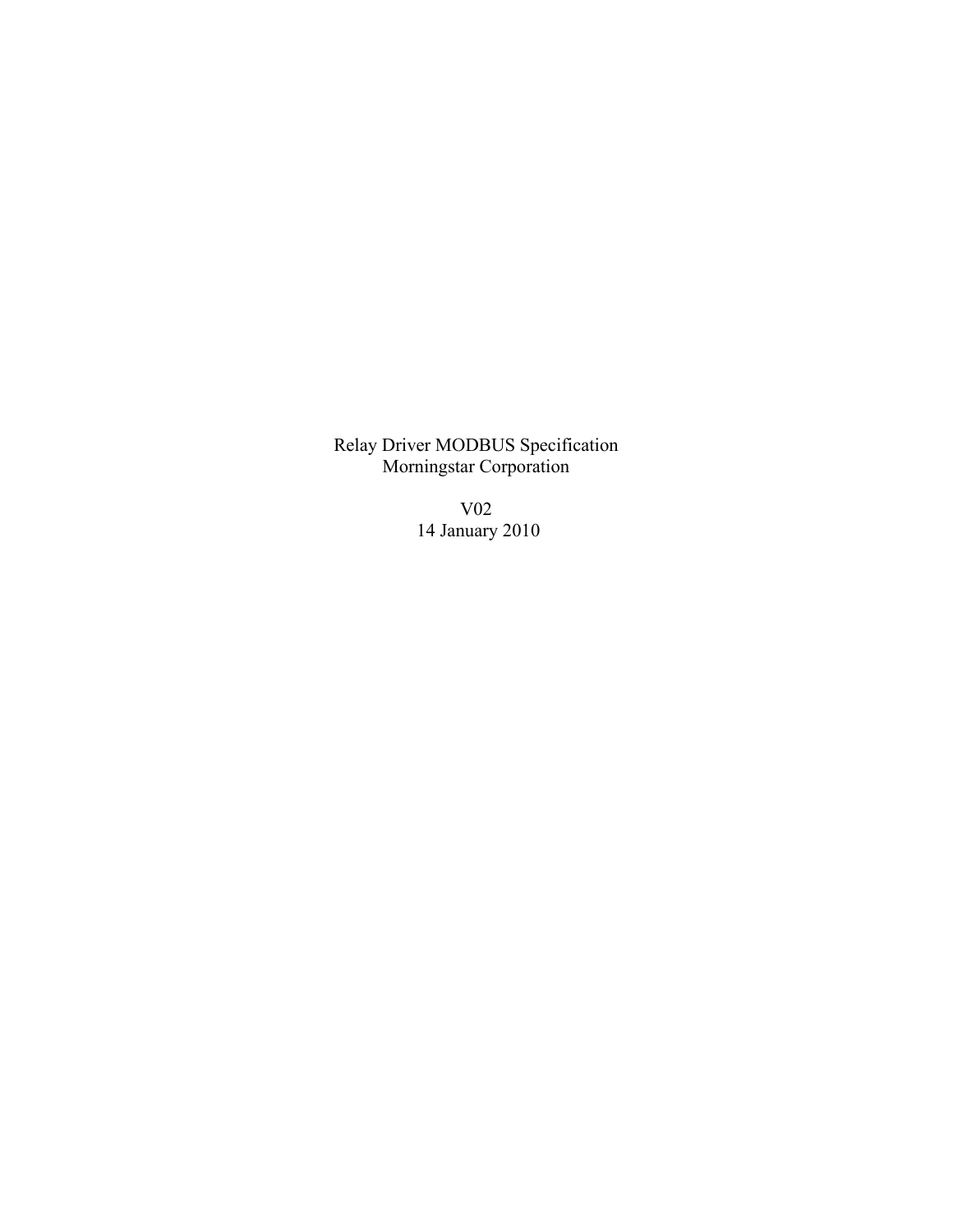# **Contents**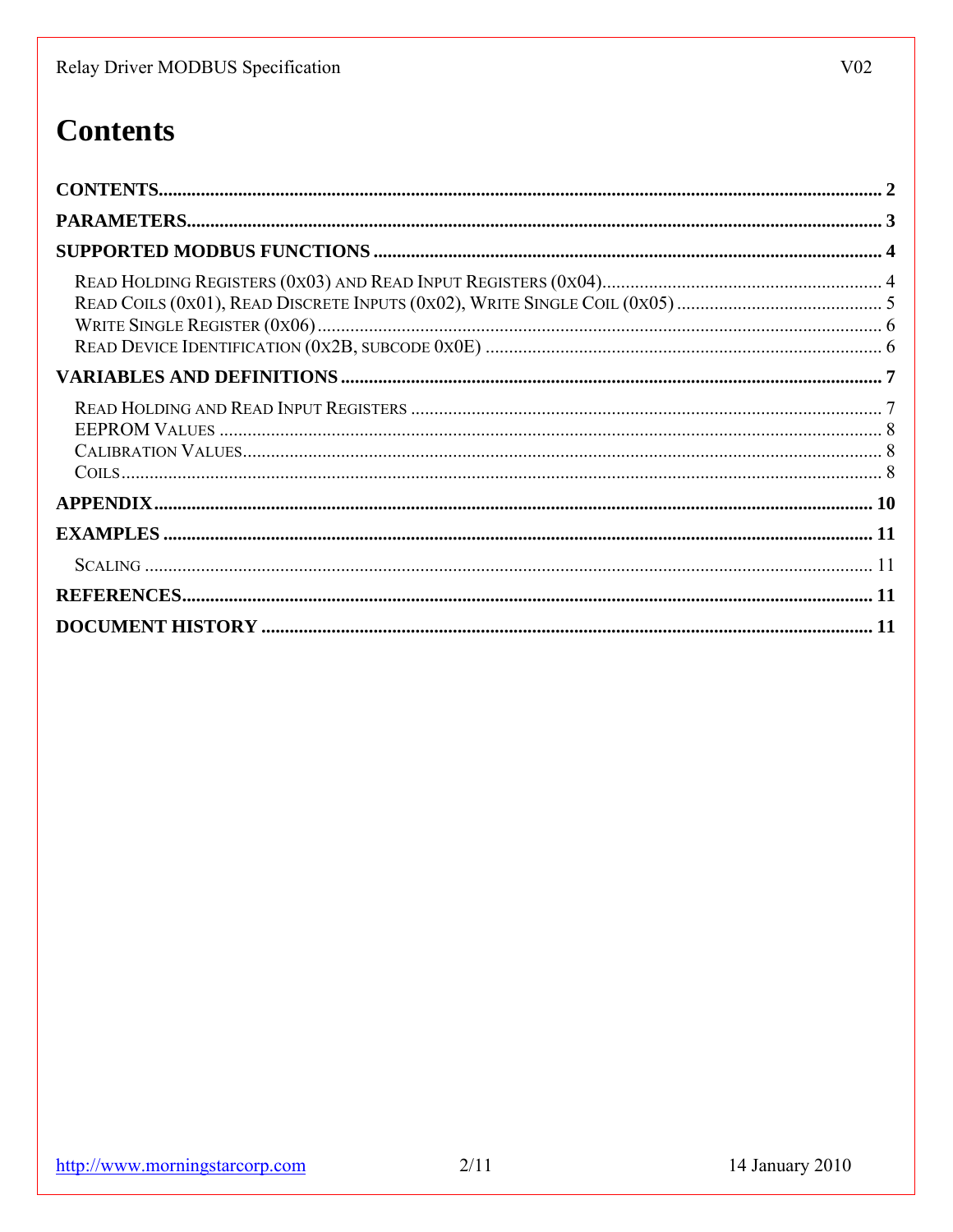# **Parameters**

The Relay Driver supports communication via its serial RS-232 interface and uses the industry standard MODBUS application protocol. This document assumes the user is familiar with the MODBUS protocol and its terminology. Please refer to the documents listed in the References section for more information.

#### **Modbus™ is a trademark of Modicon, Inc.**

The Relay Driver supports RTU mode only. 16bit MODBUS addresses (per the modbus.org spec) The serial communication parameters are

- BPS: 9600 baud
- Parity: None
- Data bits: 8
- Stop bits: 1 or 2
- Flow control: None

All addresses listed are for the request PDU. The Relay Driver defaults to server address of 0x09.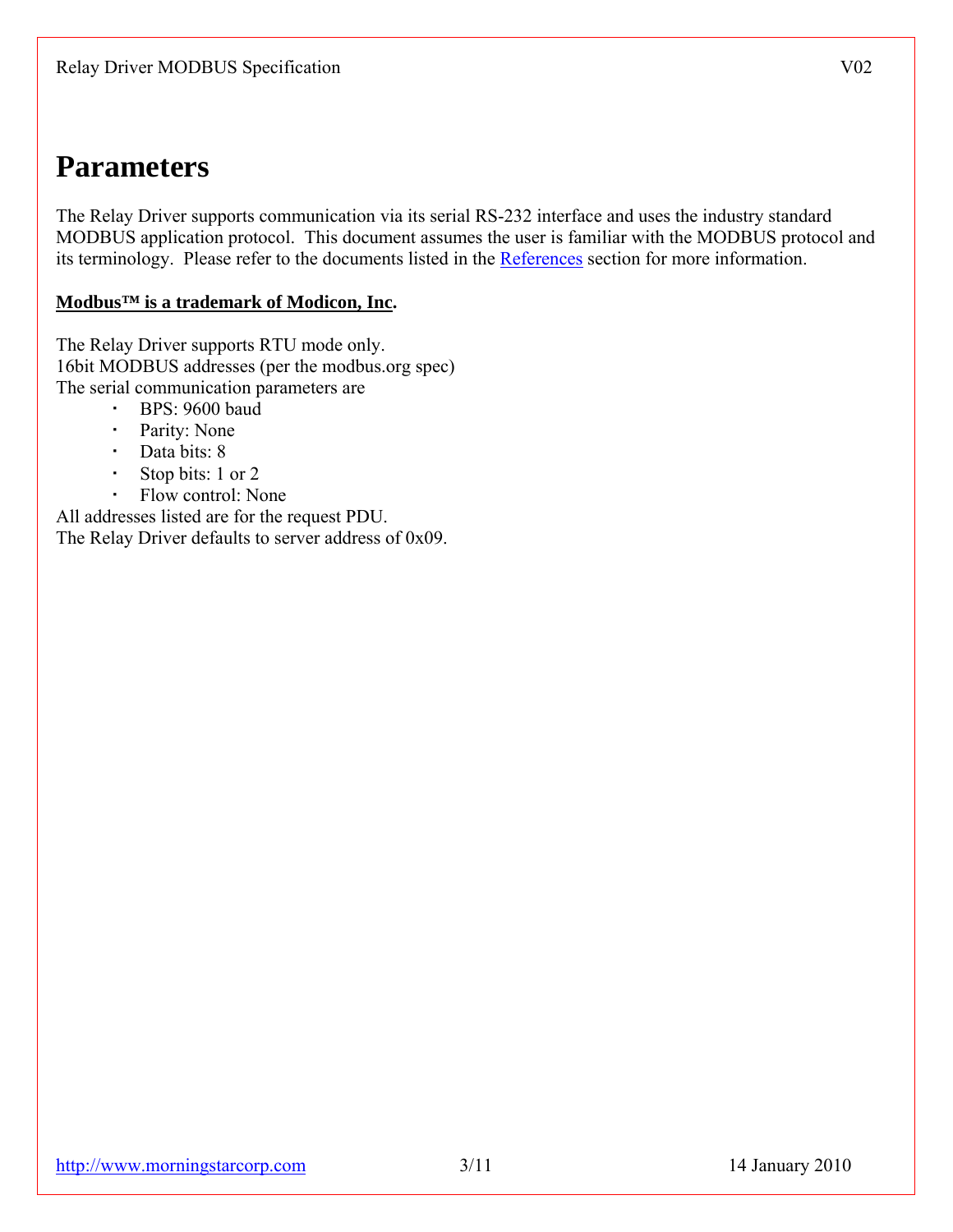# **Supported Modbus Functions**

# **Read Holding Registers (0x03) and Read Input Registers (0x04)**

## **RAM**

| <b>PDU</b> | Logical        | Variable name | <b>Variable description</b>                         | Unit        | <b>Scaling or</b>             |
|------------|----------------|---------------|-----------------------------------------------------|-------------|-------------------------------|
| Addr       | Addr           |               |                                                     | S           | Range                         |
| 0x0000     |                | adc vb        | battery voltage, filtered ( $\tau \approx 0.5$ s)   | V           | $n.78.\overline{421.2^{-15}}$ |
| 0x0001     | $\overline{2}$ | adc $vch[1]$  | Channel 1 voltage, filtered ( $\tau \approx 0.5$ s) | V           | $n.78.421 \cdot 2^{-15}$      |
| 0x0002     | 3              | adc vch[2]    | Channel 2 voltage, filtered ( $\tau \approx 0.5$ s) | V           | $n.78.\overline{421.2^{15}}$  |
| 0x0003     | $\overline{4}$ | adc vch[3]    | Channel 3 voltage, filtered ( $\tau \approx 0.5$ s) | V           | $n.78.421 \cdot 2^{-15}$      |
| 0x0004     | 5              | adc $vch[4]$  | Channel 4 voltage, filtered ( $\tau \approx 0.5$ s) | V           | $n.78.42\overline{1.2.15}$    |
| 0x0005     | 6              | T mod         | Relay Driver Temperature, filtered ( $\tau \approx$ | $\rm ^{o}C$ | $\pm 127$                     |
|            |                |               | 15s)                                                |             |                               |
|            |                |               | $(0x80)$ on error)                                  |             |                               |
| 0x0006     | 7              | global faults | Relay Driver fault bitfield                         |             |                               |
| 0x0007     | 8              | global alarms | Relay Driver alarm bitfield                         |             |                               |
| 0x0008     | 9              | hourmeter HI  | hourmeter, HI word                                  | $\mathbf h$ | 0 to $(\overline{2^{24}-1})$  |
| 0x0009     | 10             | hourmeter LO  | hourmeter, LO word                                  |             |                               |
| 0x000A     | 11             | ch faults[1]  | Channel 1 fault bitfield                            |             |                               |
| 0x000B     | 12             | ch faults[2]  | Channel 2 fault bitfield                            |             |                               |
| 0x000C     | 13             | ch faults[3]  | Channel 3 fault bitfield                            |             |                               |
| 0x000D     | 14             | ch faults[4]  | Channel 4 fault bitfield                            |             |                               |
| 0x000E     | 15             | ch alarms[1]  | Channel 1 alarm bitfield                            |             |                               |
| 0x000F     | 16             | ch alarms[2]  | Channel 2 alarm bitfield                            |             |                               |
| 0x0010     | 17             | ch alarms[3]  | Channel 3 alarm bitfield                            |             |                               |
| 0x0011     | 18             | ch alarms[4]  | Channel 4 alarm bitfield                            |             |                               |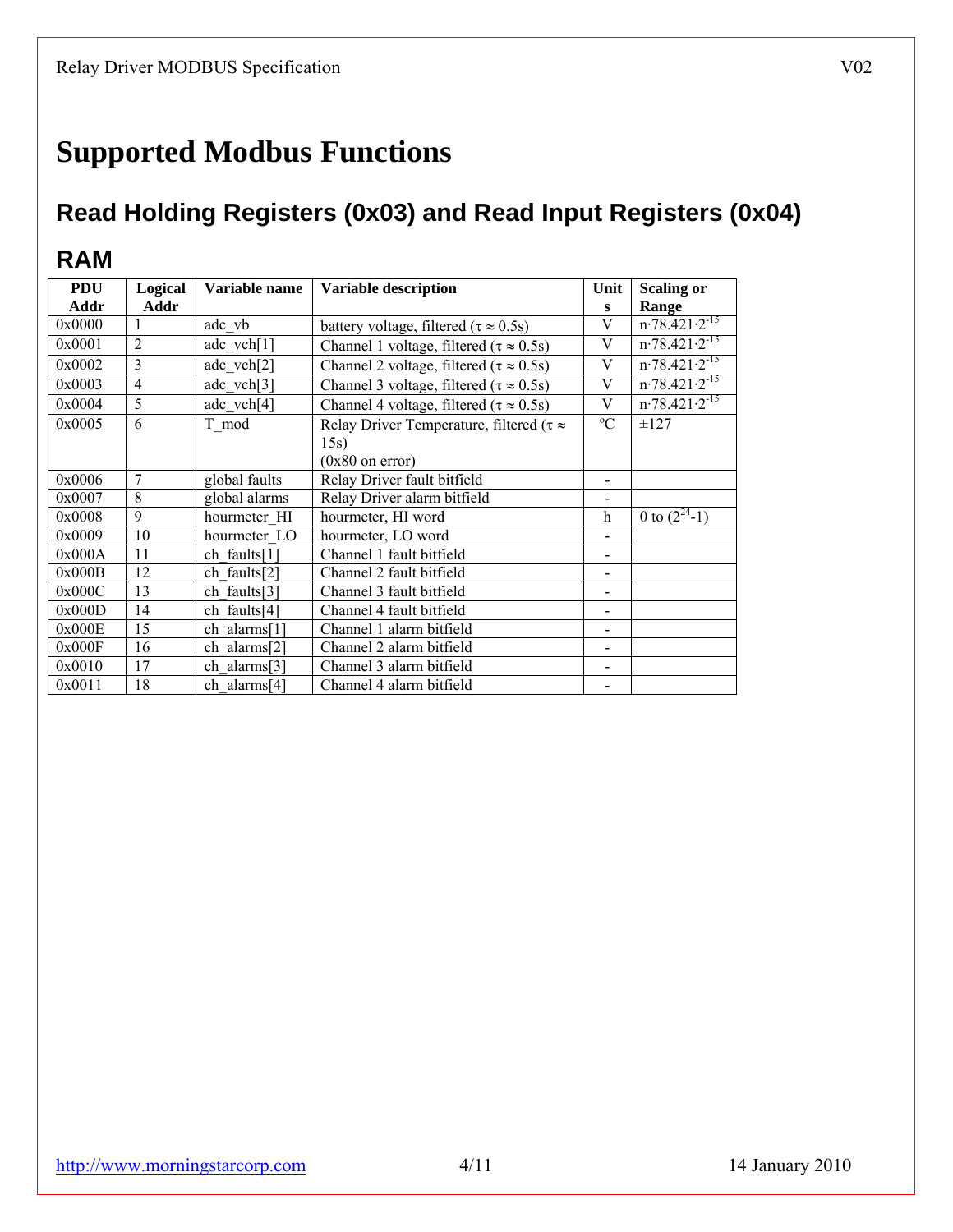## **EEPROM**

| <b>PDU</b> | <b>Logical</b> | Variable name | <b>Variable description</b>   | Write   | <b>Units</b> | <b>Scaling or</b> |
|------------|----------------|---------------|-------------------------------|---------|--------------|-------------------|
| Addr       | Addr           |               |                               | allowed |              | Range             |
| 0xE000     | 57345          | Emodbus id    | MODBUS ID (default = $9$ )    |         |              |                   |
| 0xE001     | 57346          | Econtrol addr | Meter Bus ID (default = $9$ ) |         |              | 1-15              |
| 0xE002     | $57347 -$      | reserved      |                               |         |              |                   |
|            | 57456          |               |                               |         |              |                   |
| 0xE070     | 57457          | Ehourmeter HI | hourmeter, HI word            |         | h            | 0 to $(2^{24}-1)$ |
| 0xE071     | 57458          | Ehourmeter LO | hourmeter, LO word            |         |              |                   |
| 0xE072-    | 57459-         |               | $\overline{\phantom{a}}$      |         |              |                   |
| 0xE077     | 57464          |               |                               |         |              |                   |
| 0xE078-    | 57465-         | reserved      | read or write not allowed     |         |              |                   |
| 0xE07F     | 57472          |               |                               |         |              |                   |

## **Calibration Values**

| <b>PDU</b> | Logical   | Variable name          | <b>Variable description</b>         | <b>Scaling or</b> |
|------------|-----------|------------------------|-------------------------------------|-------------------|
| Addr       | Addr      |                        |                                     | Range             |
| 0xF000     | 61441     | serial $[1]$ , $[0]$   | serial number (8 byte ASCII string) |                   |
| 0xF001     | 61442     | serial $[3]$ , $[2]$   |                                     |                   |
| 0xF002     | 61443     | serial $[5]$ , $[4]$   |                                     |                   |
| 0xF003     | 61444     | serial $[7]$ , $[6]$   |                                     |                   |
| $0xF004-$  | $61445 -$ | reserved               |                                     |                   |
| 0xF009     | 61450     |                        |                                     |                   |
| 0xF00A     | 61451     | K hw ver[major, minor] | MSB: hardware version major         |                   |
|            |           |                        | LSB: hardware version minor         |                   |

## **Read Coils (0x01), Read Discrete Inputs (0x02), Write Single Coil (0x05)**

| <b>PDU</b> | Logical        | <b>Variable description</b>                                                          |
|------------|----------------|--------------------------------------------------------------------------------------|
| Addr       | Addr           |                                                                                      |
| 0x0000     |                | Channel 0 ( $0 =$ inactive (high impedance), 1=active (low impedance), write is only |
|            |                | possible when the channel is in modbus slave mode)                                   |
| 0x0001     | $\mathfrak{D}$ | Channel 1                                                                            |
| 0x0002     | 3              | Channel 2                                                                            |
| 0x0003     | 4              | Channel 3                                                                            |
| .          | $5-20$         |                                                                                      |
| 0x0014     | 21             | Clear faults (set only, will always read 0)                                          |
| 0x0015     | 22             | Clear alarms (set only, will always read 0)                                          |
| 0x0016     | 23             | Force EEPROM update (set only, will always read 0)                                   |
| 0x0017     | 24             |                                                                                      |
| $\cdots$   | 25-254         | reserved                                                                             |
| 0x00FF     | 256            | Reset control (respond and then reset?)                                              |

**Note:** When a channel is NOT in modbus slave mode, the coil state will read the actual coil state. When it IS in modbus slave mode, the coil will always read the commanded state.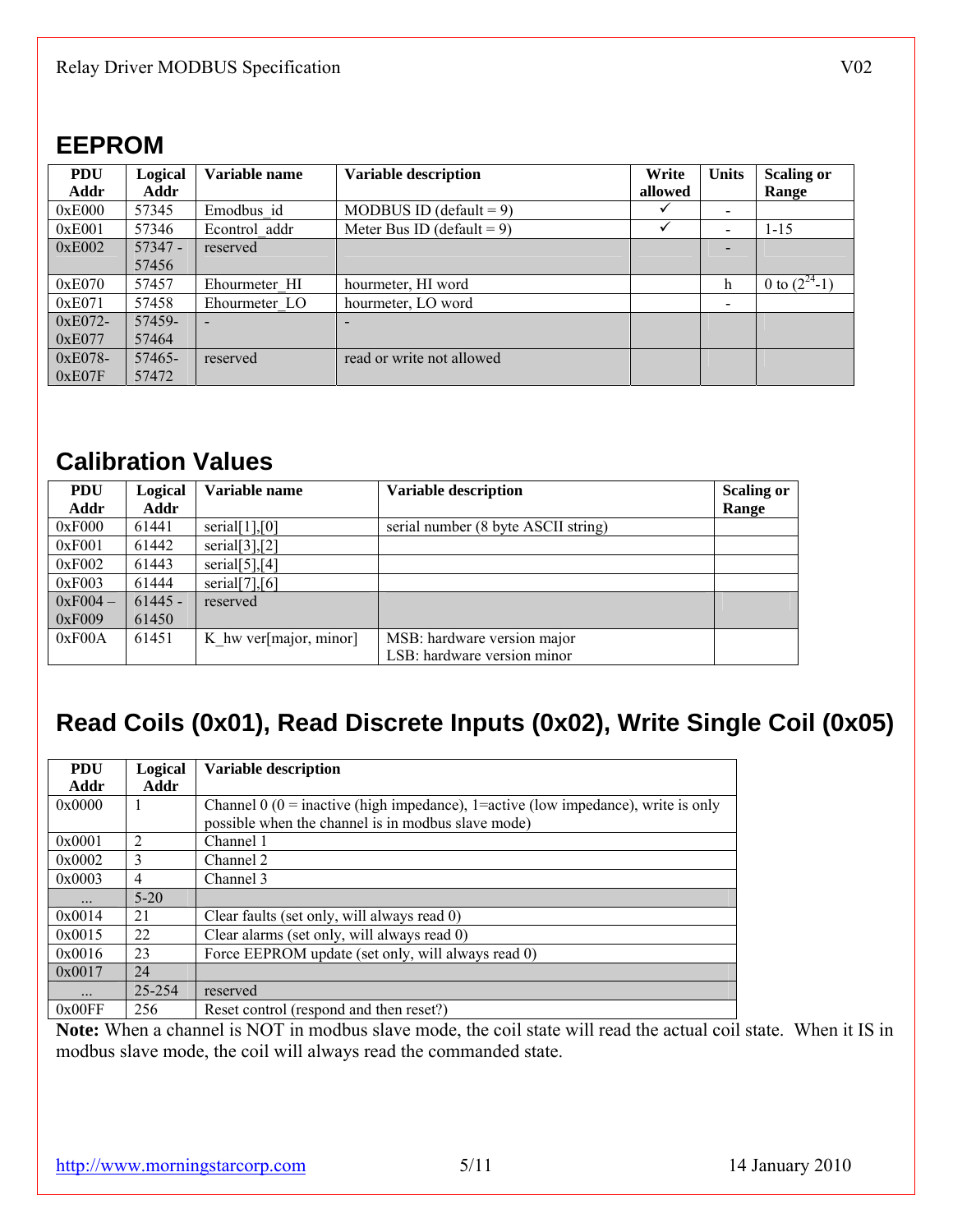## **Write Single Register (0x06)**

Any write to EEPROM will set an "EEPROM changed" fault. The Relay Driver must be reset to clear this fault.

Note: No verify is performed on the write.

See EEPROM table in Read Input Registers(0x04).

## **Read Device Identification (0x2B, subcode 0x0E)**

Only supports "basic device identification (stream access)" (ID code 0x01)

| <b>Object Id</b> | <b>Object Name/Description</b>            | <b>Typical Value</b> |
|------------------|-------------------------------------------|----------------------|
| 0x00             | VendorName                                | "Morningstar Corp."  |
| 0x01             | Product Code                              | "TS-45" or "TS-60"   |
| 0x02             | MajorMinorRevision                        | " $v01.01.01$ "      |
|                  | (hardware major minor, software revision) |                      |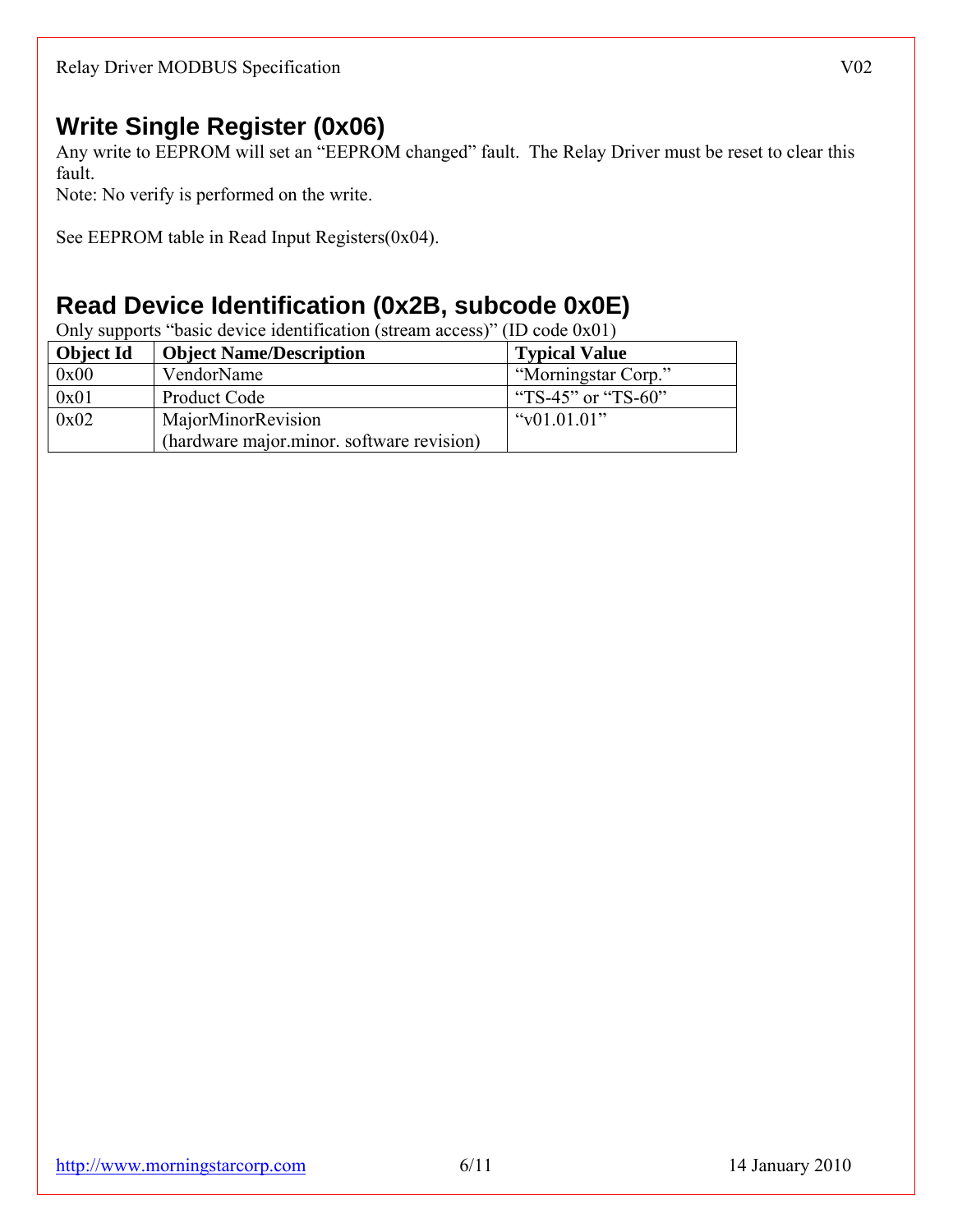# **Variables and Definitions**

**Variable\_name**  [Logical Address][PDU Address] (Units). *Short description*. Definition.

## **Read Holding and Read Input Registers**

Located in processor RAM, updated continuously.

#### adc\_vs

 $[01][0x0000]$  (V). *source voltage, filtered (* $\tau \approx 0.5s$ *).* Voltage measured at the source power connection on the Relay Driver.

### adc\_vch[x]

 $[2 - 5][0x0001 - 0x0004]$  *channel x voltage, filtered (* $\tau \approx 0.5s$ ).

Voltage reading at each of the four channels respectively. The voltage can be polled regardless of the function assigned to the channel (the channel does not have to be configured as an input)

### T\_mod

[06][0x0005] (C). *Relay Driver temperature, filtered (*<sup>τ</sup> <sup>≈</sup> *0.5s).* An on-board thermistor reports the measured ambient temperature of the Relay Driver. Some selfheating may skew temperature measurement slightly warmer than actual ambient temperature.

### global faults

[07][0x0006] (bit field). *self diagnostic faults.*  Reports Relay Driver faults identified by self-diagnostics. Each bit corresponds to a specific fault. See appendix for bit definitions.

### global alarms

[08][0x0007] (bit field). *self diagnostic alarms.*  Reports Relay Driver alarms identified by self-diagnostics. Each bit corresponds to a specific alarm. See appendix for bit definitions.

hourmeter\_HI / hourmeter\_LO

[09,10][0x0008, 0x0009] (hrs).*hour meter counter.*  Reports total hours of operation since installed.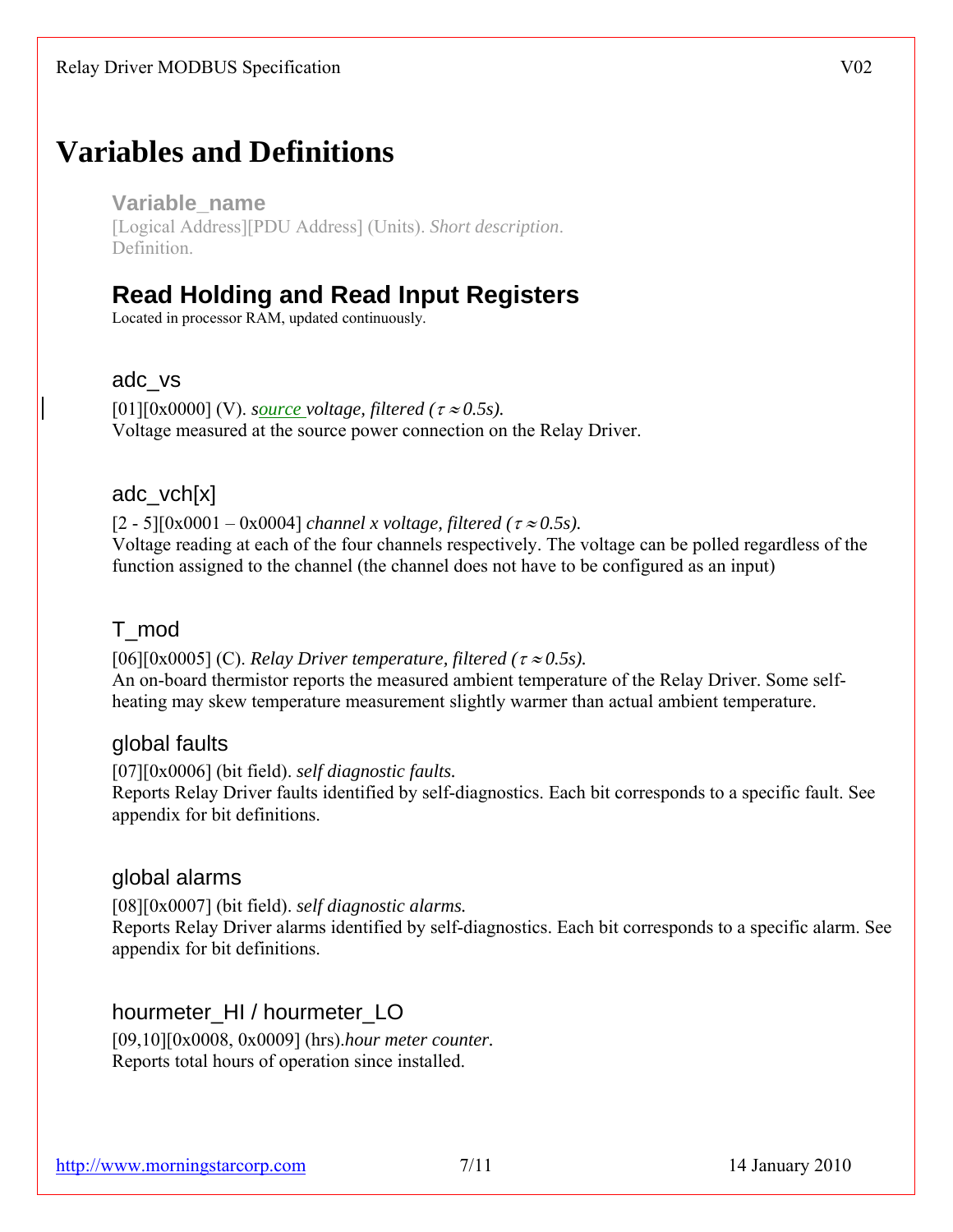### ch\_faults[x]

[11-14][0x000A - 0x000D] (bit field).*channel x faults.* 

Reports channel faults identified by self-diagnostics. Each bit corresponds to a specific fault. Faults indicated in these bit fields are specific to their respective channels. See appendix for bit definitions.

## ch\_alarms[x]

[15-18][0x000E - 0x0011] (bit field).*channel x alarms.*

Reports channel alarms identified by self-diagnostics. Each bit corresponds to a specific alarm. Alarms indicated in these bit fields are specific to their respective channels. See appendix for bit definitions.

## **EEPROM Values**

EEPROM values that require updating are done so once every 24 hours.

### Emodbus\_id

[57345][0xE000](-). *MODBUS Server ID.*  Modbus address which uniquely identifies the Relay Driver on the MODBUS network. Default factory address is 9. Valid address range is 1-247.

### Econtrol\_addr

[57346][0xE001](-). *Meter Bus ID.* Address which uniquely identifies the Relay Driver on the Meter Bus network. Default factory address is 9. Valid address range is 1-15.

## **Calibration Values**

serial[1],[0] / serial[3],[2] / serial[5],[4] / serial[7],[6] [61441 - 61444] [0xF000 - 0xF003] serial number (8 byte ASCII string)

K\_hw ver (major, minor) [61451] [0xF00A] MSB: hardware version major LSB: hardware version minor

## **Coils**

 $0x0000$  | 1 | Channel 0 (0 = inactive (high impedance), 1 = active (low impedance), write is only possible when the channel is in modbus slave mode)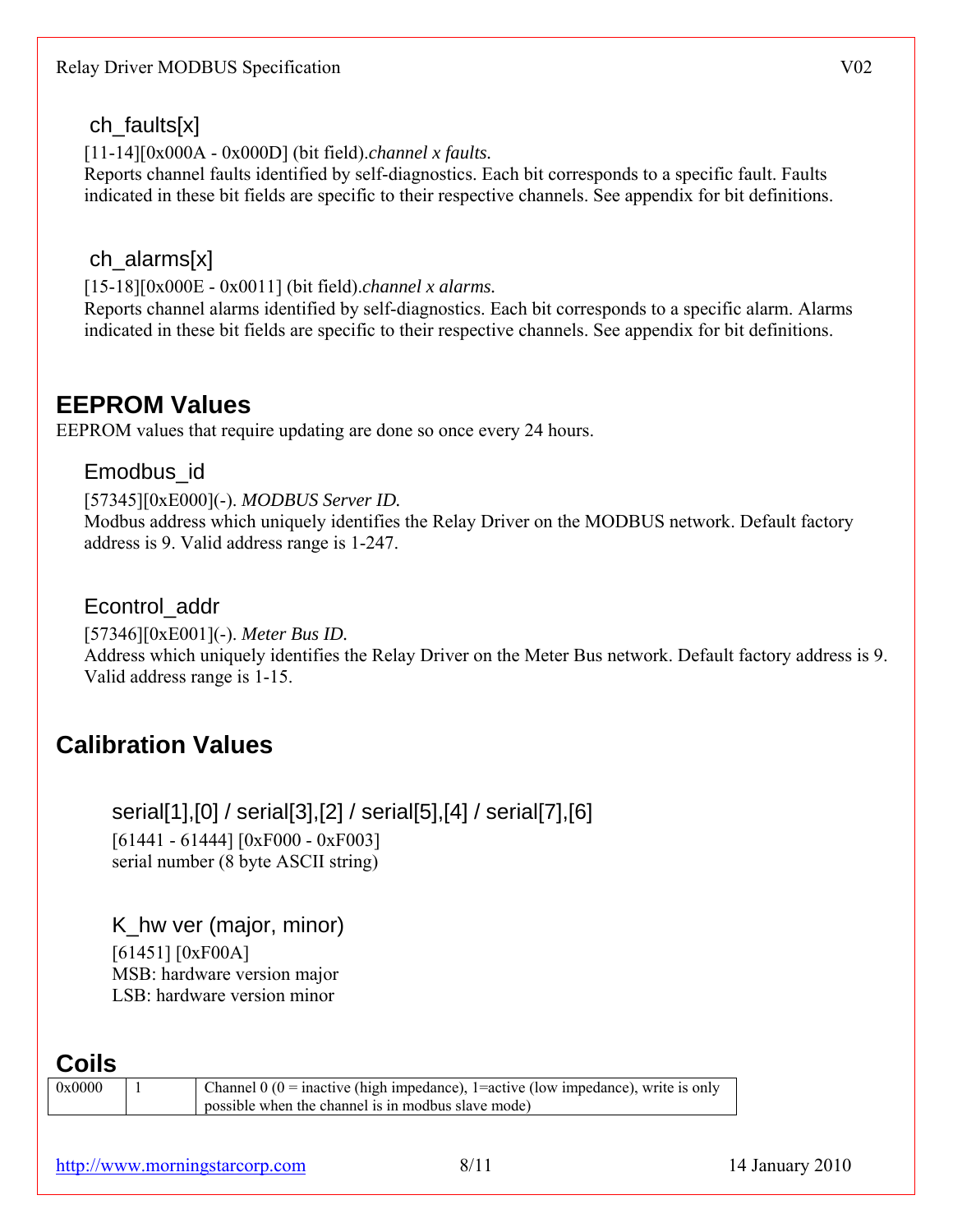#### Relay Driver MODBUS Specification V02

| 0x0001 | 2        | Channel 1                                          |
|--------|----------|----------------------------------------------------|
| 0x0002 | 3        | Channel 2                                          |
| 0x0003 | 4        | Channel 3                                          |
|        | $5 - 20$ | reserved                                           |
| 0x0014 | 21       | Clear faults (set only, will always read 0)        |
| 0x0015 | 22       | Clear alarms (set only, will always read 0)        |
| 0x0016 | 23       | Force EEPROM update (set only, will always read 0) |
| 0x0017 | 24       | reserved                                           |
|        | 25-254   | reserved                                           |
| 0x00FF | 256      | Reset control (respond and then reset?)            |

#### Channel x

[01-04] [0x0000-0x0003] Toggle channel x on/off.  $0 =$  inactive, off (high impedance) 1=active, on (low impedance)

**note:** Channel x must be configured for Modbus Slave to control the output state.

### Clear faults

[21] [0x0014] Clears the faults bit field. (set only, will always read 0)

### Clear alarms

[22]  $[0x0015]$ Clears the alarms bit field. (set only, will always read 0)

### Force EEPROM update

[23]  $[0x0016]$ Force the controller to update EEPROM with RAM values. (set only, will always read 0)

#### Reset control

[256] [0x00FF] Reset control will force a reboot of the processor software. Useful for clearing faults/alarms after settings changes, or firmware updates.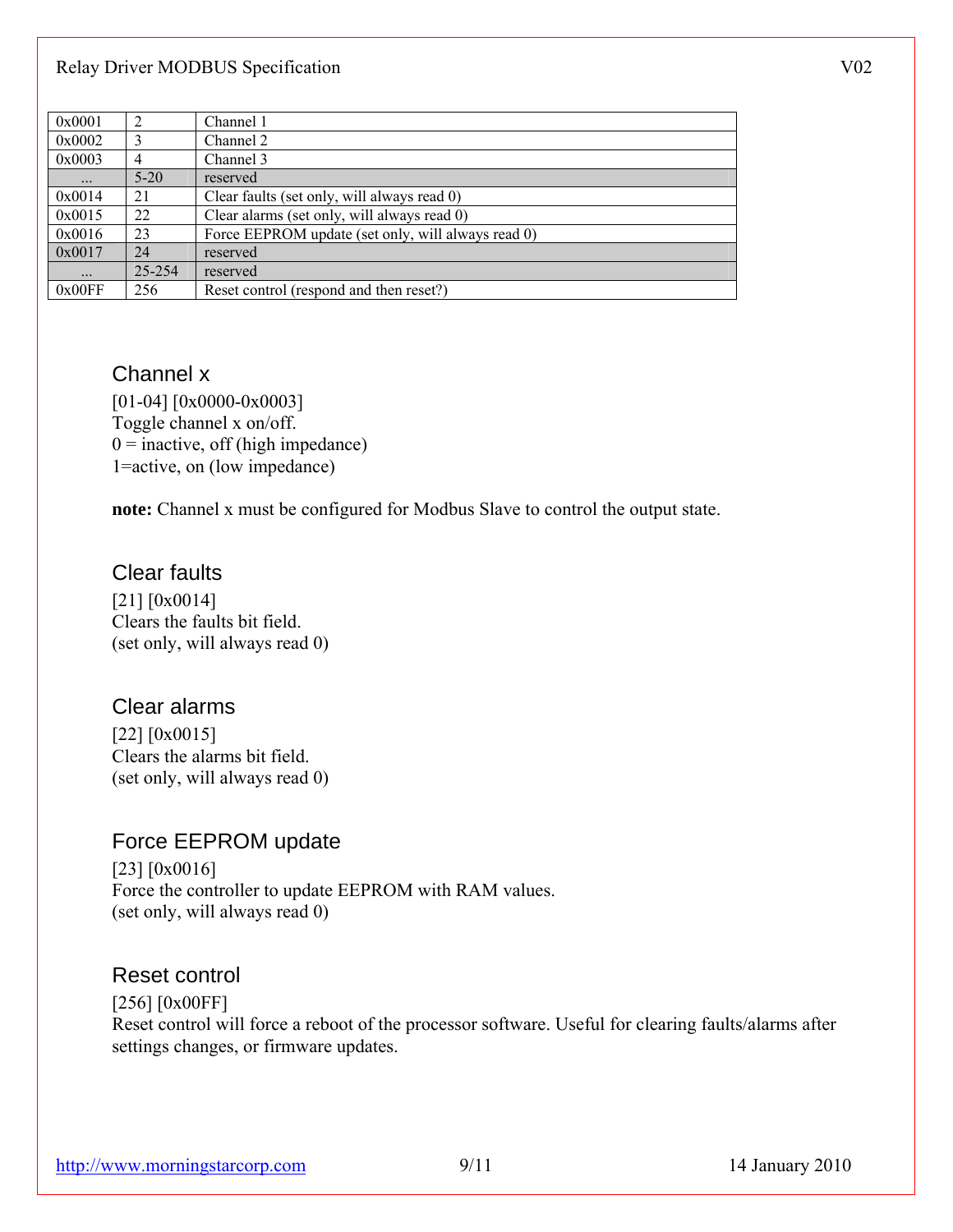# **Appendix**

| <b>Global Faults Table</b> |                             |  |
|----------------------------|-----------------------------|--|
| Bit                        | Fault                       |  |
|                            | software error              |  |
|                            | <b>EEPROM</b> settings edit |  |
|                            | execution timing error      |  |
| $3 - 1$                    | reserved                    |  |

| <b>Global Alarms Table</b> |                                     |  |
|----------------------------|-------------------------------------|--|
| Bit                        | Alarm                               |  |
|                            | Internal temperature sensor open    |  |
|                            | Internal temperature sensor shorted |  |
|                            | Relay driver uncalibrated           |  |
| 3 - 7                      | reserved                            |  |

| <b>Channel Faults Table</b> |                         |  |
|-----------------------------|-------------------------|--|
| Bit                         | Fault                   |  |
|                             | channel overcurrent     |  |
|                             | illegal function type   |  |
|                             | function specific fault |  |
| $3 - 7$                     | reserved                |  |

\* Threshold Function: Illegal variable ID

Genstart Function: Illegal variable ID, genstart retries expired

| <b>Channel Alarms Table</b> |                       |  |
|-----------------------------|-----------------------|--|
| Rit                         | Alarm                 |  |
|                             | Communication timeout |  |
|                             | reserved              |  |